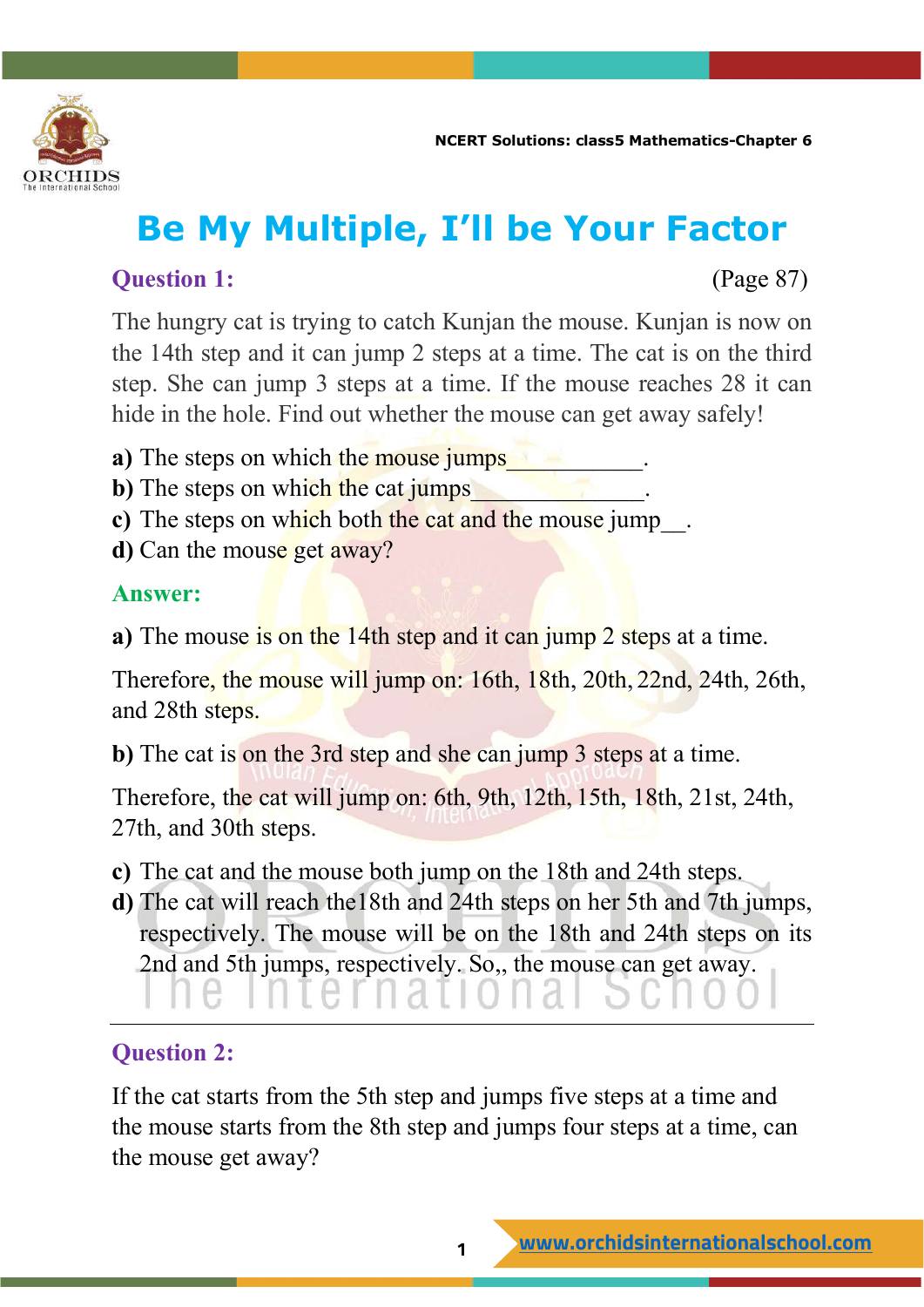

#### **Answer:**

If the cat starts on the 5th step and jumps five steps at a time, she will jump on:

10th, 15th, 20th, 25th, and 30th steps.

If the mouse starts from the 8th step and jumps four steps at a time, it will jump on:

12nd, 16th, 20th, 24th, and 28th steps.

On their third jump, the mouse and the cat both will be on the 20th step, and hence the cat will catch the mouse easily.

#### **Question 3:** (Page 88)

Monto cat is waiting for somebody. Do you know for whom he is waiting? There is a trick to find out.

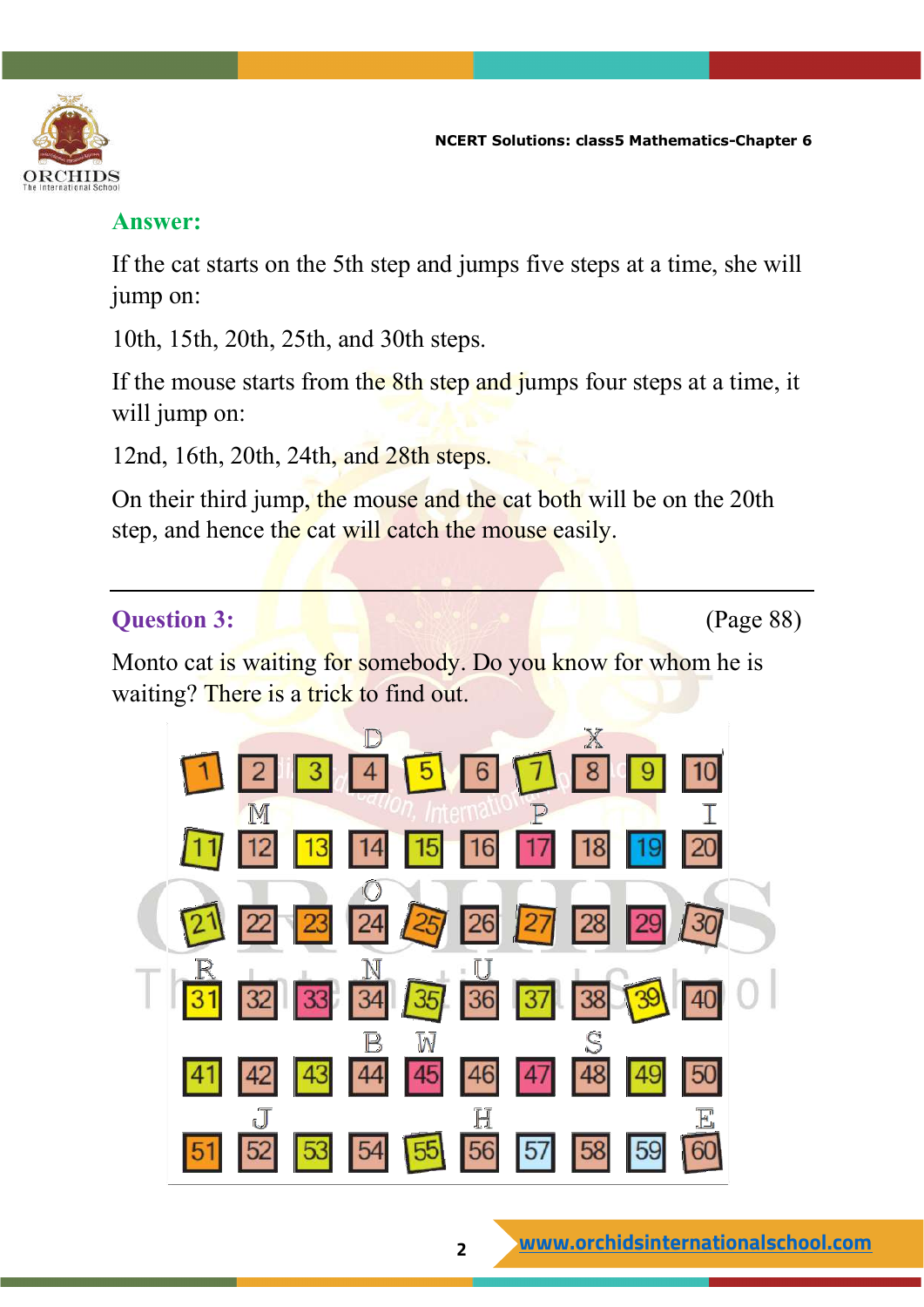

Mark with a red dot all the numbers which can be divided by 2. Mark a yellow dot on the numbers which can be divided by 3 and a blue dot on the numbers which can be divided by 4.

- **a)** Which are the boxes which have dots of all three colours?
- **b)** What are the letters on top of those boxes?
- **c)** Write those letters below in order.
- **Answer:**



- **a)** The dots of all the three colours are on the boxes
- 12, 24, 36, 48, and 60.
- **b)** M, O, U, S, and E are the letters on top of these boxes.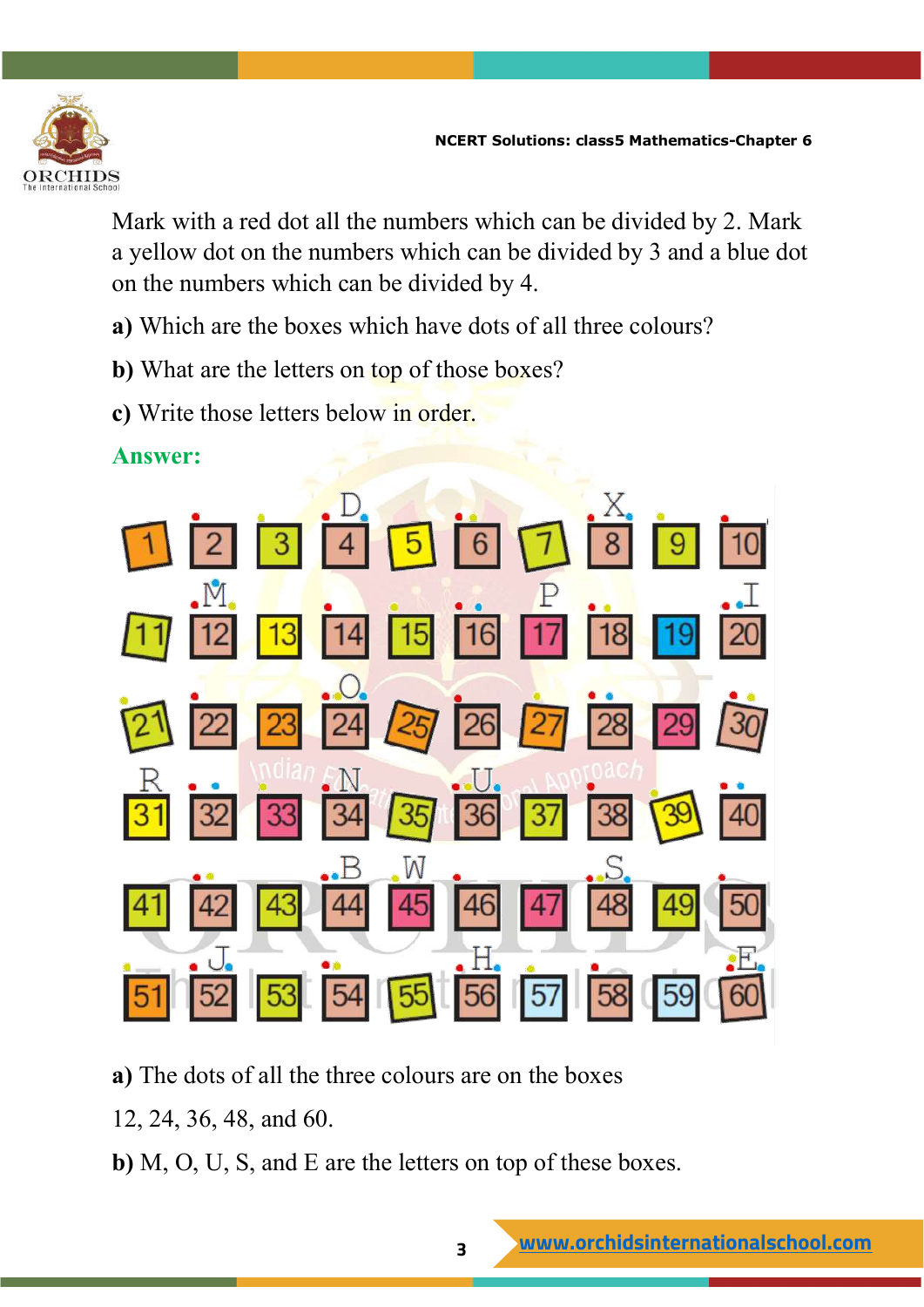

**c)** By joining the letters, we get the word:

**MOUSE** 

Therefore, the cat is looking for a mouse.

#### **Question 4:** (Page 88)

**Meow Game**: To play this game, everyone stands in a circle. One player calls out 'one'. The next player says 'two' and so on. A player who has to call out  $\frac{3}{3}$  or a number which can be divided by  $\frac{3}{3}$  has to say 'Meow' instead of the number. One who forgets to say 'Meow' is out of the game. The last player left is the winner.

Which numbers did you replace with 'Meow'?

#### **Answer:**

'Meow' can be replaced with the numbers that are divisible by 3. These numbers are called the multiples of 3. Following are some multiples of 3.

3, 6, 9, 12, 15, 18, 21, 24, 27, 30, 33, 36, 39, 42, 45, and so on.

#### **Question 5:**

Write any ten multiples of 5

#### **Answer:** : וגמנ 12 T

Do it by yourself. Answers may vary. Following are some multiples 5.

5, 10, 15, 20, 25, 30, 35, 40, 45, and 50.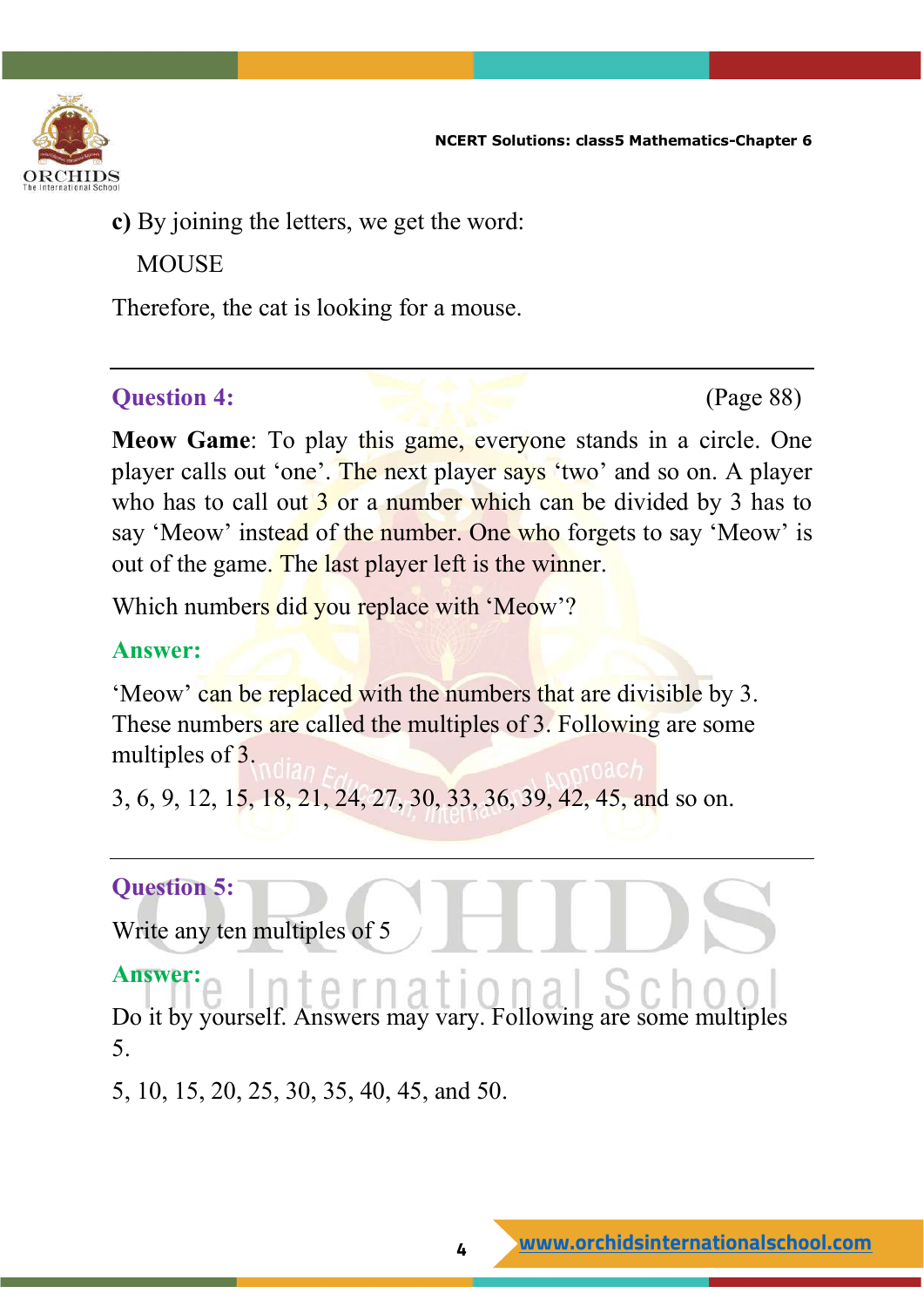

### Common Multiples

#### **Question 6:** (Page 91)

Think of a number. If it is a multiple of 3 write it in the red circle. If it is a multiple of 5 write it in the blue circle.

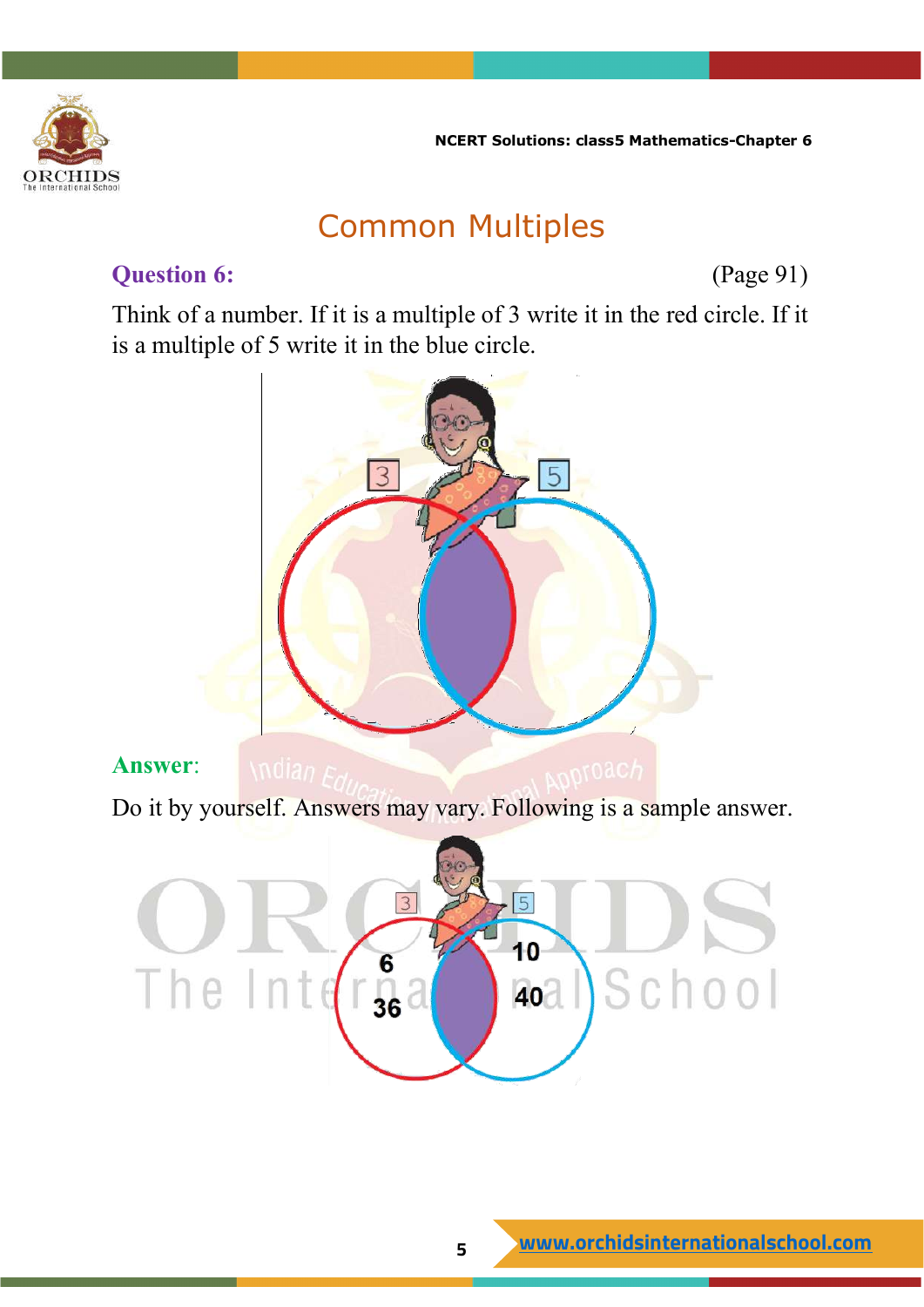

#### **Question 7:**

Repeat the game by putting the multiples of 4, 6 and 5 in the circles.



- **a)** What common multiples of 5 and 6 did you write in the green part?
- **b**) What common multiples of 4 and 6 are written in the orange part?

**c)** In which coloured part did you write the common multiples of 4, 6 and 5?

**d)** What is the smallest common multiple of 4, 6 and 5?

#### **Answer:**

Do it by yourself. Answers may vary. Following is a sample answer.

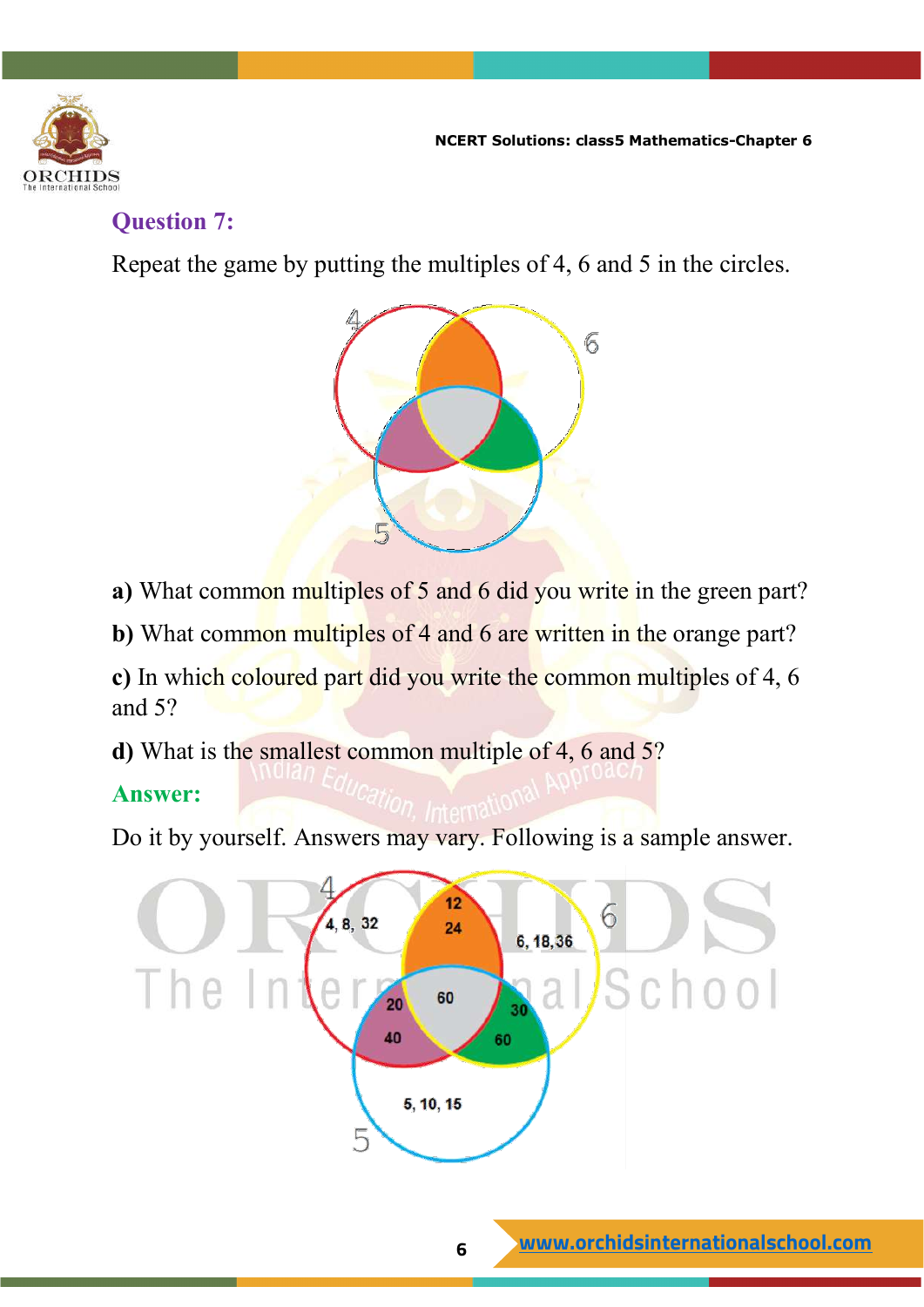

- **a)** The common multiples of 5 and 6 are 30 and 60, which are written in the green part.
- **b)** The common multiples of 4 and 6 are 12 and 24, which are written in the orange part.
- **c)** The common multiples of 4, 6, and 5 is 60, which is written in the grey part.
- **d)** The smallest common multiple of 4, 6, and 5 is 60.

### Tamarind seeds

#### **Question 8:** (Page 92)

Sunita took some tamarind (*imli*) seeds. She made groups of five with them, and found that one seed was left over. She tried making groups of six and groups of four. Each time one seed was left over. What was the smallest number of seeds that Sunita had?

#### **Answer:**

Sunita is forming groups of 4, 5, and 6, and every time one seed remains. We can find the smallest number of seeds by following these steps.

**Step 1:** Write the multiples of 4, 5, and 6, until there is a common multiple.

Multiples of 4: 4, 8, 12, 16, 20, 24, 28, 32, 36, 40, 44, 48, 52, 56, 60 Multiples of 5: 5, 10, 15, 20, 25, 30, 35, 40, 45, 50, 55, 60

Multiples of 6: 6, 12, 18, 24, 30, 36, 42, 48, 54, 60

Step 2: Find the smallest common multiple. The smallest common multiple of 4, 5, and 6 is 60.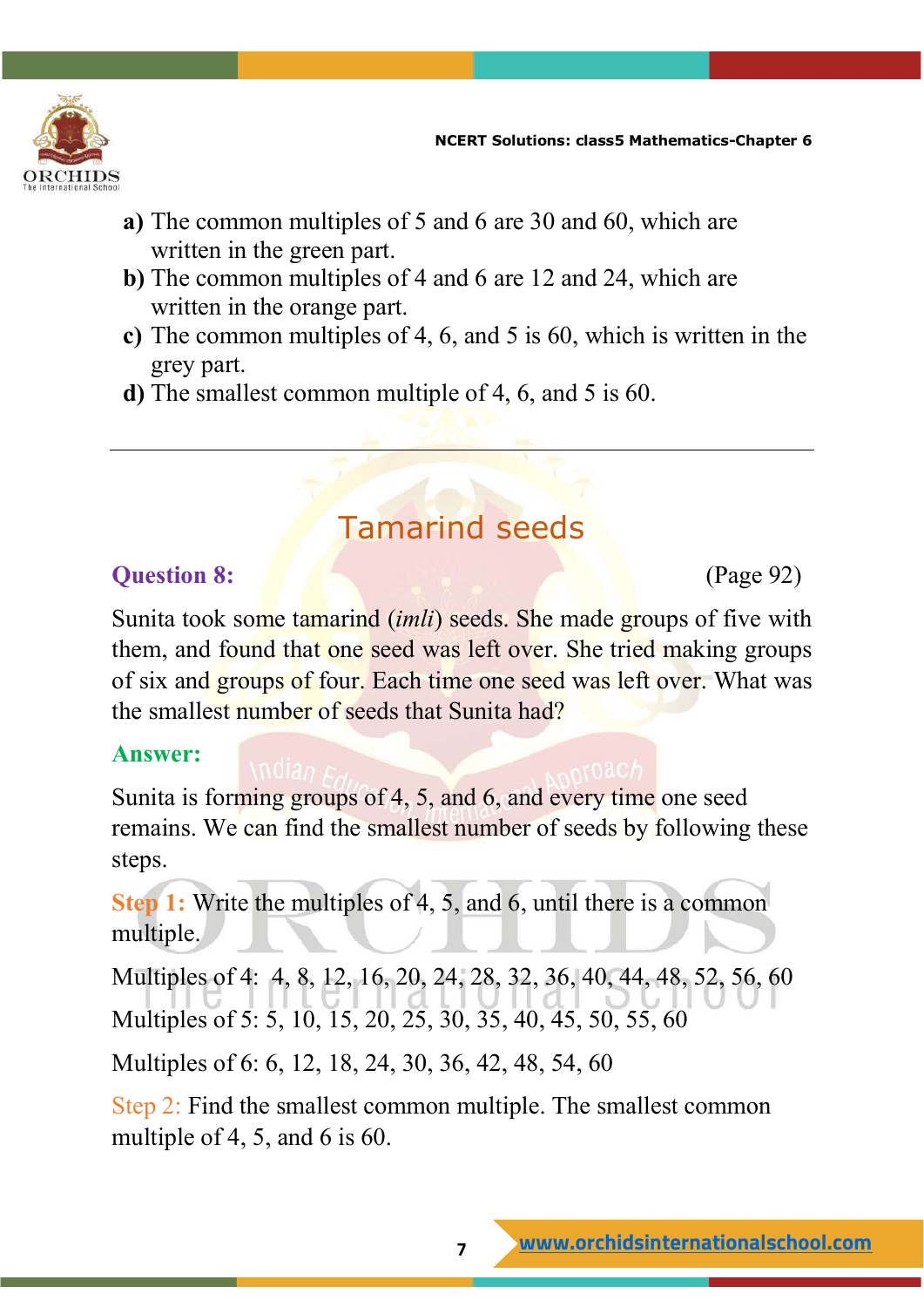

Since one seed remains every time, add 1 to the smallest common multiple.

 $60 + 1 = 61$ .

Therefore, she had at least 61 seeds.

#### **Question 9:**

- **a)** Ammini is arranging 12 tamarind seeds in the form of different rectangles. Try to make more rectangles like this using 12 tamarind seeds. How many different rectangles can you make?
- **b**) If there are 15 tamarind seeds how many rectangles can you make?

#### **Answer:**

**a**) You can make 4 such rectangles.

**b**) You can make 2 such rectangles.

The International School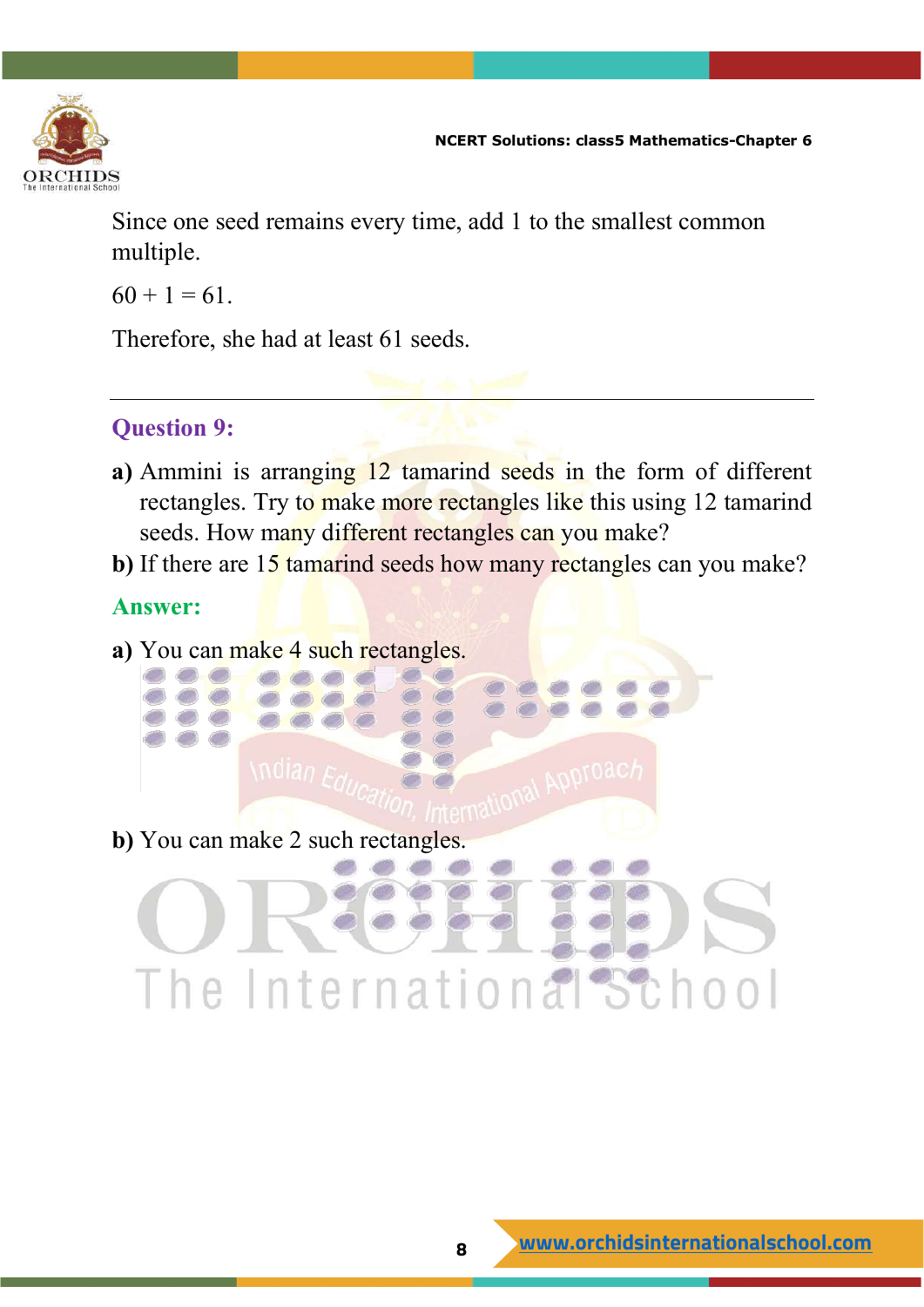



- **a)** In the grid here, a rectangle made of 20 boxes is drawn. The width of this rectangle is 2 boxes. What is its length?
- **b)** Colour a rectangle made of 20 boxes in some other way.
- **c)** What is the length and width of the rectangle you coloured?
- **d)** In how many ways can you colour a rectangle of 20 boxes?
- **e)** Colour them all in the grid, and write the length and width of each rectangle you have coloured.

#### **Answer:**

- **a)** The length of the rectangle is 10 boxes.
- **b)** Do it by yourself. Answers may vary. A sample answer is shown below. $\parallel$  d  $\parallel$  d  $\parallel$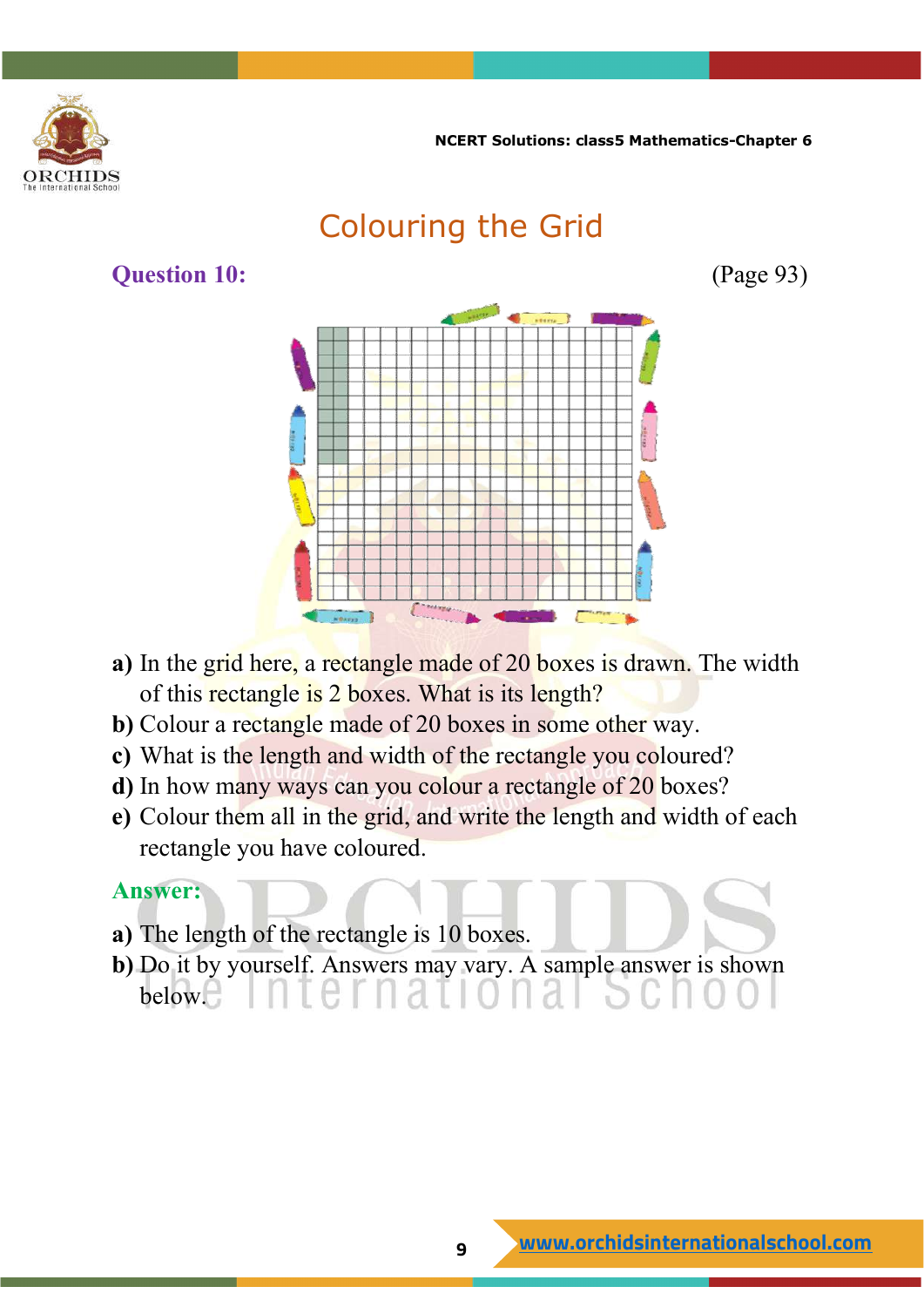



- **c)** The length is 5 boxes, and the width is 4 boxes.
- **d)** Do it by yourself.
- **e)** Do it by yourself.

#### **Question 11:** (Page 94)

- **a)** There are 18 bangles on the rod. Meena is trying to group them. She can put them in groups of 2, 3, 6, 9 and  $18$  — without any bangle being left. How many groups will she have if she makes groups of 1 bangle each?
- **b)** Now complete the table, for different numbers of bangles. For each number see what different groups can be made.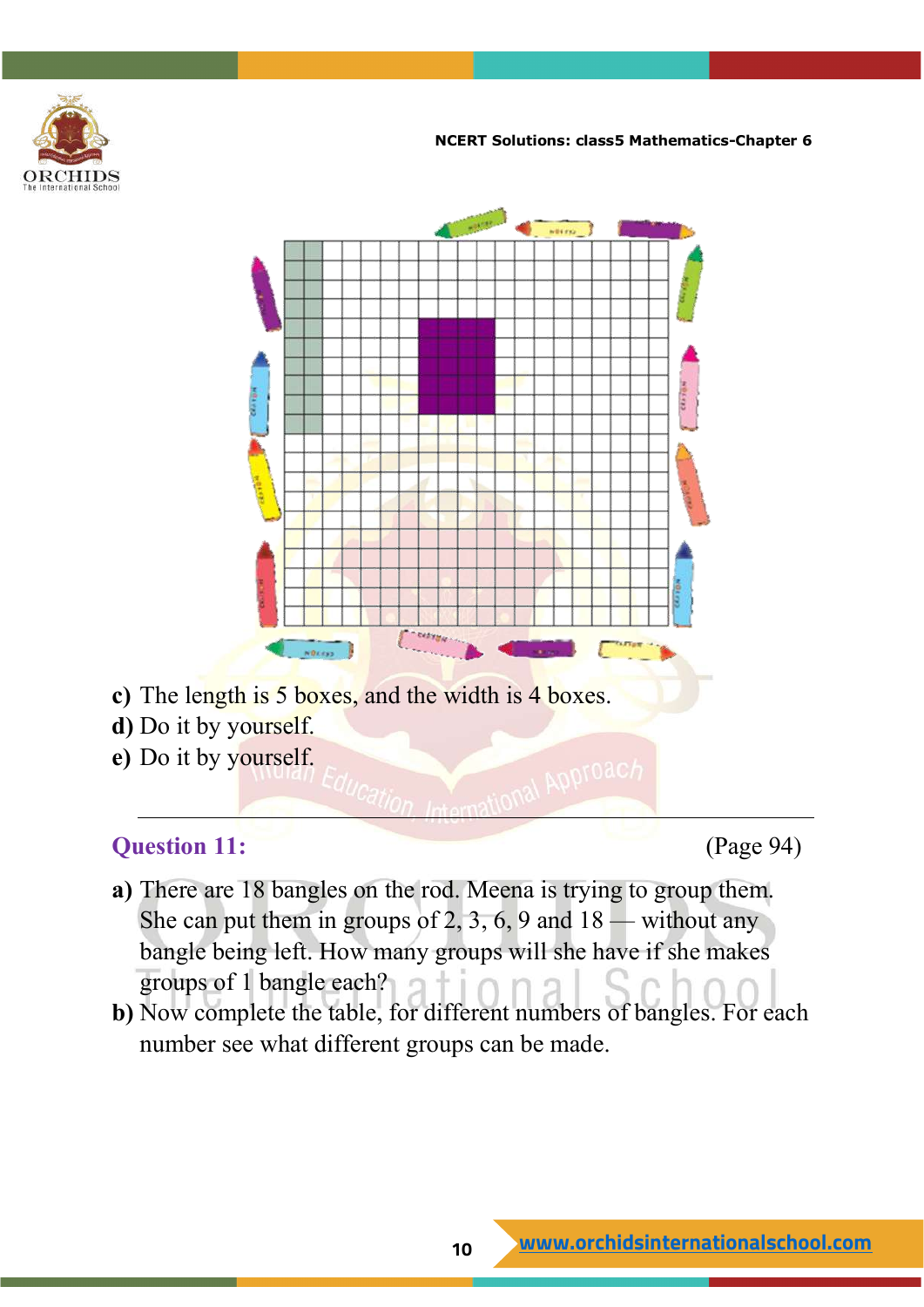

| Number<br>of bangles | Different groups we can make |
|----------------------|------------------------------|
| 18                   | 1, 2, 3, 6, 9, 18            |
| 24                   | 1.2.                         |
| 5                    |                              |
| 9                    |                              |
| $\overline{7}$       |                              |
| $\mathbf{2}$         |                              |
| 10                   |                              |
| 1                    |                              |
| 20                   |                              |
| 13                   |                              |
| 21                   |                              |

#### **Answer:**

**a**) If there is 1 bangle in each group, there will be 18 such groups. **b)**

| <b>Number</b><br>of bangles | Different groups we can make |  |
|-----------------------------|------------------------------|--|
| 18                          | 1, 2, 3, 6, 9, 18            |  |
| 24                          | 1, 2, 3, 4, 6, 8, 12, 24     |  |
| 5                           | 1, 5                         |  |
| $\boldsymbol{9}$            | 1, 3, 9                      |  |
| $\sqrt{7}$                  | 1, 7                         |  |
| $\overline{2}$              | 1, 2                         |  |
| 10                          | 1, 2, 5, 10                  |  |
| $\mathbf{1}$                | 1                            |  |
| 20                          | 1, 2, 4, 5, 10, 20           |  |
| 13                          | 1, 13                        |  |
| 21                          | 1, 3, 7, 21                  |  |
|                             |                              |  |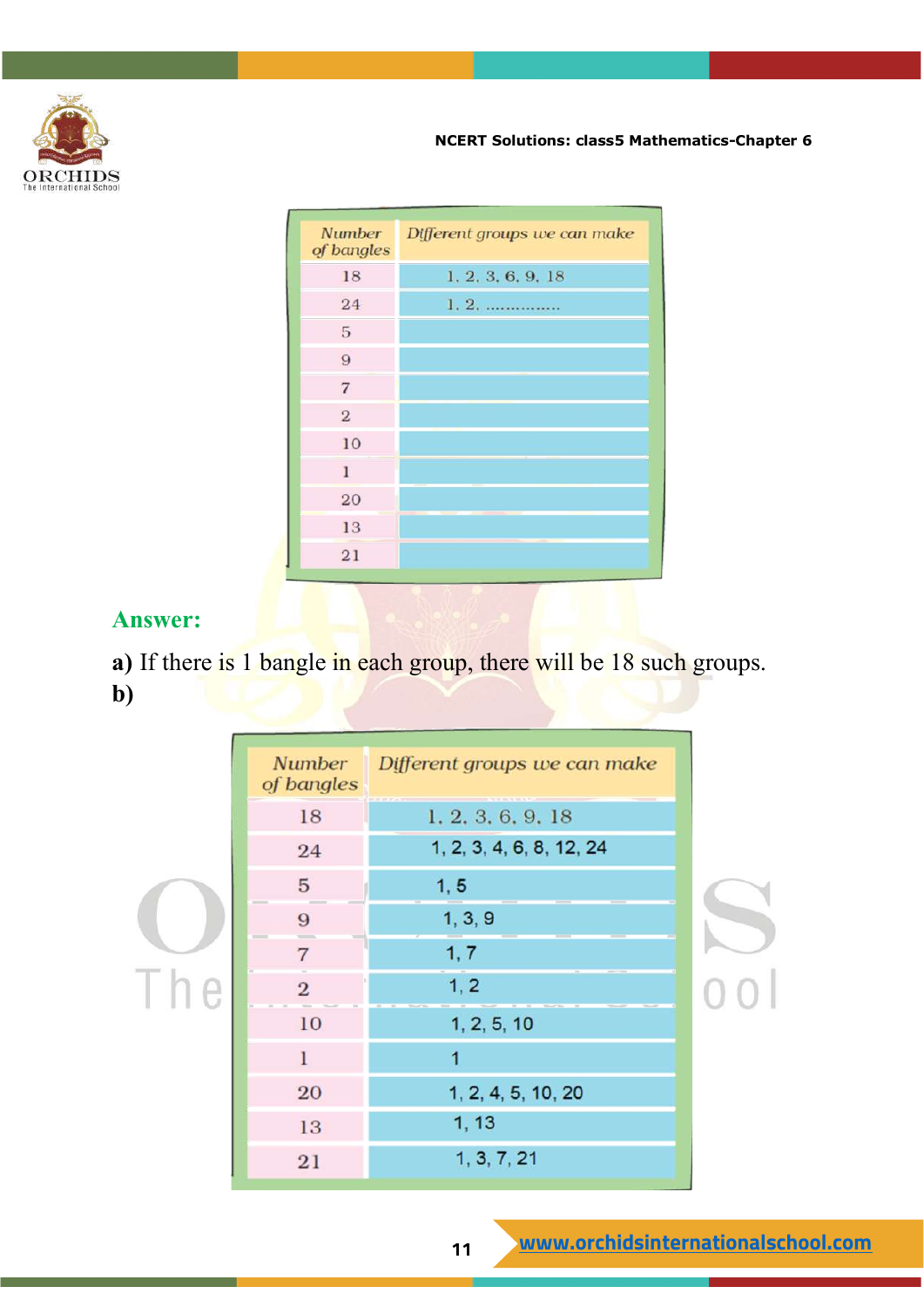

## Fill the chart

#### **Question 12:** (Page 95)

 $12$ 

 $4 \times 3$ 

 $6\times 2$ 

 $1 \times 12$ 

Complete the multiplication chart given here.



Look at the green boxes in the chart. These show how we can get 12 by multiplying different numbers.

 $12 = 4 \times 3$ , so 12 is a multiple of both 4 and 3. 12 is also a multiple of 6 and 2, as well as 12 and 1.

We say 1, 2, 3, 4, 6, 12 are factors of 12.

**a)** What are the factors of 10? Can you do this from the chart?

**b)** What are the factors of 36?

**c)** Find out all the factors of 36 from the multiplication chart.

**d)** What is the biggest number for which you can find the factors from this chart?

**e)** What can you do for numbers bigger than that?